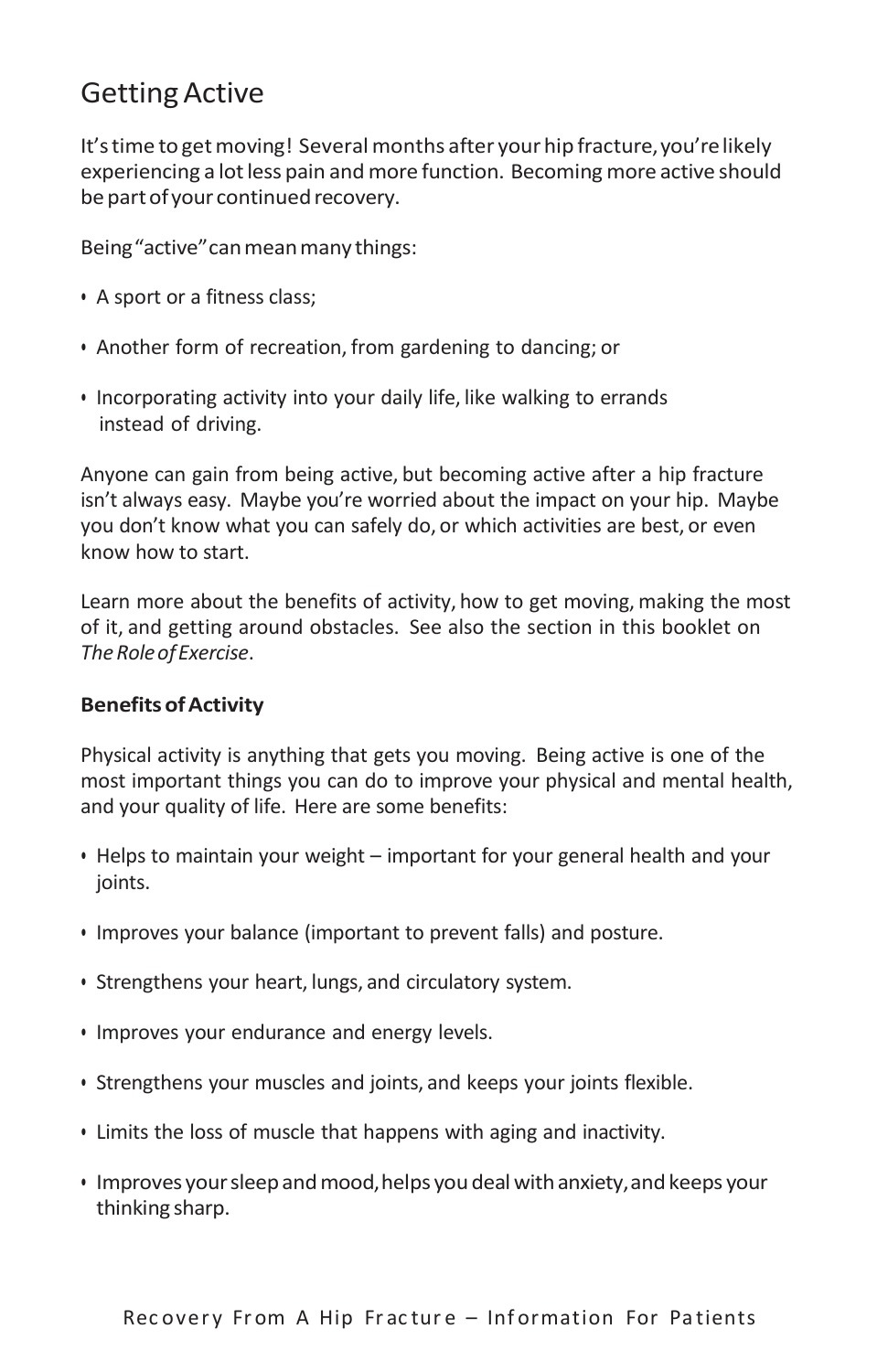- Reduces the symptoms of arthritis.
- Reduces your risk of developing certain disabilities and chronic conditions such as:
	- ‣ Arthritis;
	- ‣ Osteoporosis;
	- ‣ Heart disease and stroke;
	- ‣ Chronic obstructive pulmonary disease;
	- ‣ Type 2 diabetes;
	- ‣ High blood pressure;
	- ‣ Depression; and
	- ‣ Certain cancers.
- Keeps you socially engaged. This is vital to remember after you've broken a hip and are worried about getting around and being isolated.

## **Get Ready to Get Moving**

Becoming more active is safe for most people after a hip fracture. Here's how to start:

- Talk to your surgeon (the expert regarding your hip) and family doctor (who knows your general health and activity level). They'll advise what you can and can't do safely.
- Do you have a chronic health condition like arthritis, diabetes, or heart disease? Ask your family doctor, specialist or physiotherapist if your condition limits your ability to be active.
- Consider a fitness appraisal after you've talked to your family doctor. This is a great way to check your basic fitness level, so you can plan how to live actively.
- Think of gradually increasing both the amount oftime you're active and your effort. If you've been away from any activity for even just a few weeks – let alone months, or maybe even years – it affects your fitness level.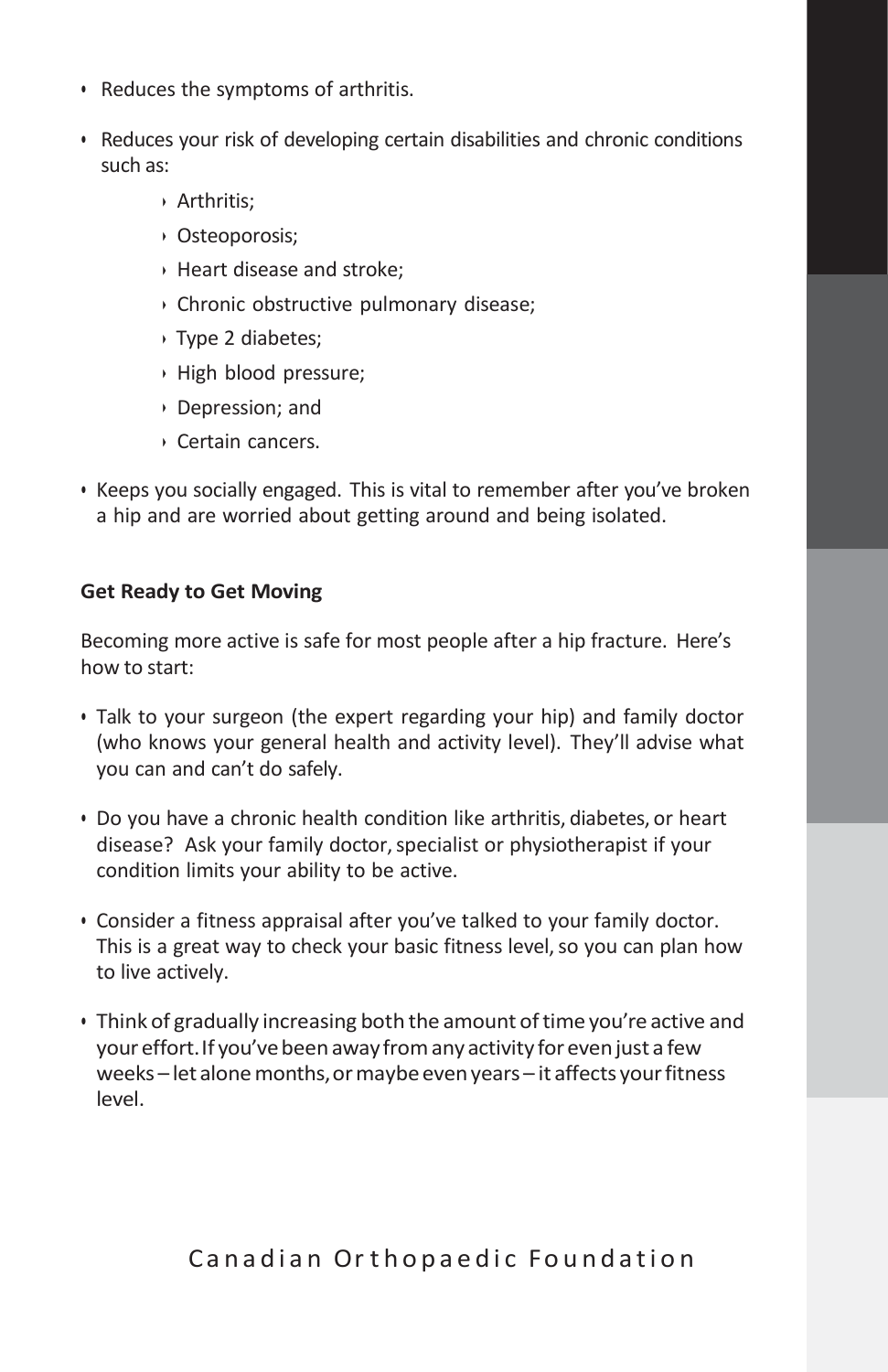- Find activities that work for you:
	- $\rightarrow$  Yes: Low-load activities e.g. walking, swimming, aqua-fit, cycling, and tai-chi – can be done safely and often.
	- $\rightarrow$  No: High-impact activities that involve jumping, running or hopping on land usually aren't recommended, neither are activities that have a higher potential for contact.
- Check the website of the Canadian Orthopaedic Foundation, [http://www.whenithurtstomove.org,](http://www.whenithurtstomove.org,/) for "Get Moving: Maximizing Your Activity After a Hip or Knee Replacement". This guide covers modifying common activities, exercise classes, strengthening exercises, and stretching.

### **Make the Most of Moving**

*Get FITT*

You'll improve your health and fitness by being active at least 30 minutes a day. Those improvements can go way  $up$  – in endurance, strength, balance and flexibility – if you increase that to 60 minutes a day. Think FITT, which stands for Frequency, Intensity, Time and Type.

- Frequency: Howmany times aweek do you participate in activities? Ideally, you should be physically active each day.
- Intensity: How hard do you work? You can gain many health benefits from regular, moderate physical activity, so what you're doing doesn't have to be tough to help. Think of intensity this way: How fast are you breathing? How fast is your heart beating? How much are you sweating? In short, how much effort do you feel?
- Time: How much time do you spend on each activity? Add up your time during each type of physical activity, and gradually do more. Increase your time by up to 10% each week.
- Type: What activities interest you? When you choose activities that you look forward to, you're more likely to continue.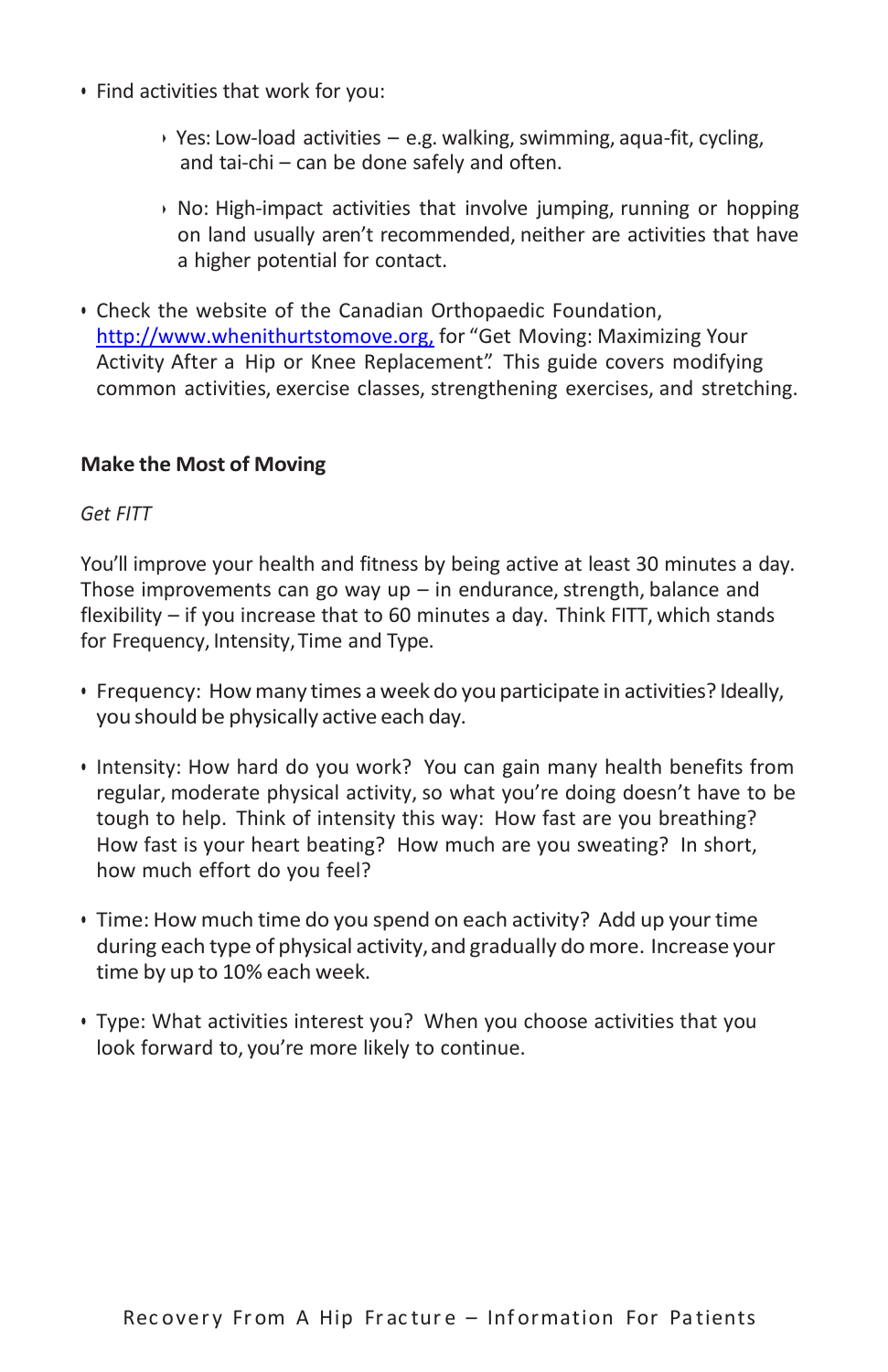#### *Monitoryourprogress*

To become more active safely, you have to tell your body what to do, and also listen to what your body is telling you.

- Pace yourself. Start slow and/or include enough breaks.
- Build up. Gradually,you can increase:
	- ‣ How long you do an activity;
	- ‣ How often you do it;
	- $\rightarrow$  The intensity (repetitions or load) of an activity; and
	- $\rightarrow$  The types of activities you do.
- Watch for pain. Muscle soreness is normal after starting, resuming, or increasing activity. Joint pain is *not* normal - it's a warning sign. Months after surgery, watch for sharp pain in your joint or lasting pain (into the next day) following an activity. Apply ice if you have swelling. It may be time to change the activity. Talk to your surgeon, physiotherapist, or a trainer who has worked with people who've had hip fractures.
- Keep an activity plan orlog which helps you to:
	- ‣ Keep on track;
	- ‣ Celebrate successes;
	- ‣ Note problems or obstacles; and
	- $\rightarrow$  Keep you motivated by focusing on targets and seeing how faryou'vecome.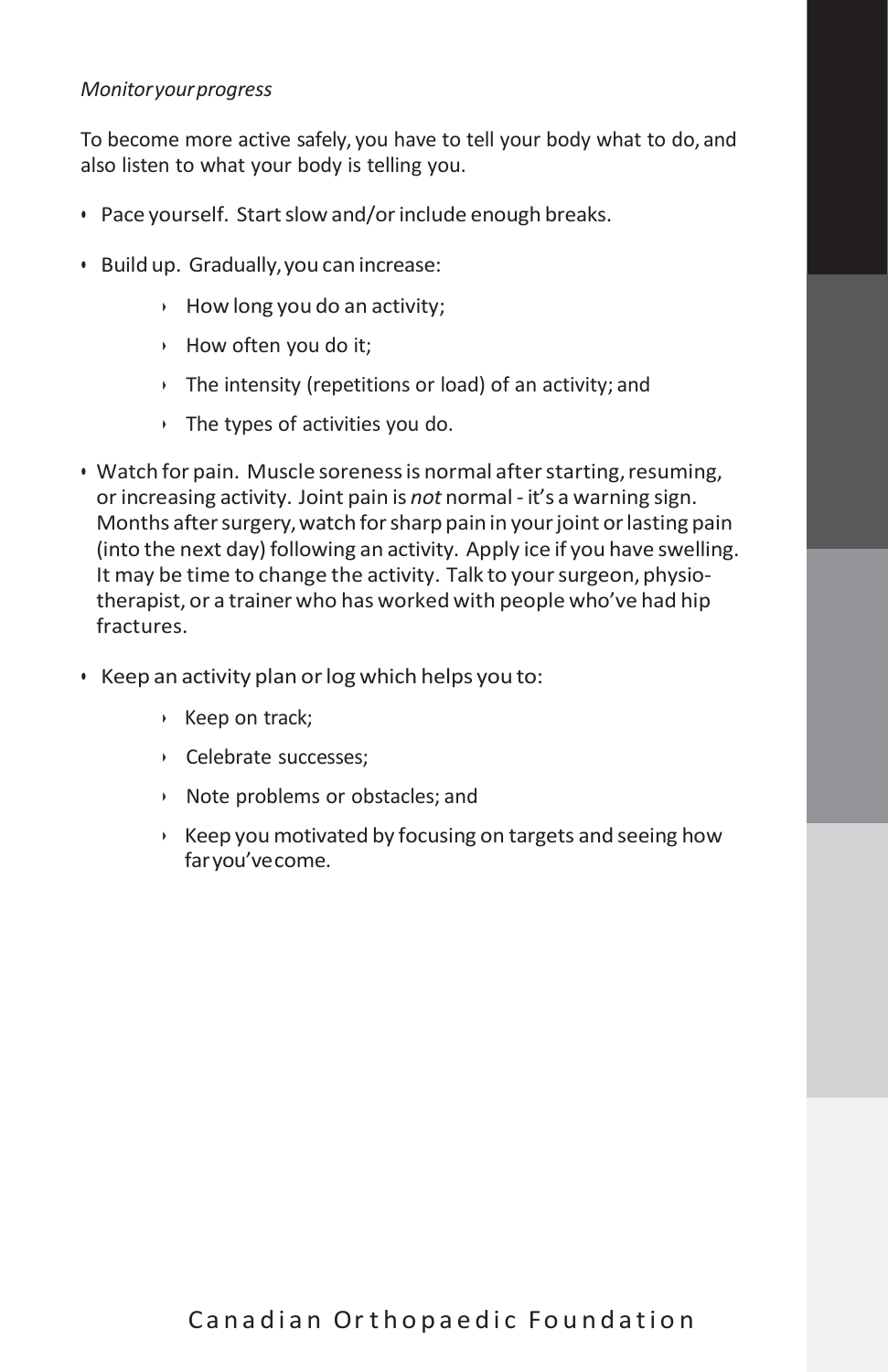### **Overcoming Barriers to Activity**

There's one big reason to say "yes" to getting moving – your health and wellbeing. But you may also use all sorts of reasons to say "no" or "not now". It can be tough to get started or keep going. Here's how to work around 10 common barriers to avoiding activity:

- 1. *"I'm worried about wearing out my hip joint".* Regular activity/exercise will help to strengthen the muscles around your repaired or new joint, provide stability, and help your mobility. If anything, inactivity can harm your hip and your general health. When people are sedentary, they tend to gain weight which puts a greater load on your joint, and may increase wear and tear.
- 2. *"I can't get motivated".* Define physical activity broadly. Some people won't try a sport, but love dancing. Pick activities that you enjoy most, and have chances to do. Jot down your progress and set activity goals. You may be surprised at your ability to meet them.
- 3. *"I don't have time".* If you don't have a solid block to devote to physical activity, spread it out. Instead of a 30-minute walk, three 10-minute walks a day might be easier. Build activity into other routines, such as stretching while you watch TV. Build more activity into daily tasks, like parking further away at the mall.
- 4. *"I don'tlike exercise".* Physical activity issimply about getting moving. There are countless ways to do that. If you don't like traditional "exercise", garden, play with your grandchildren, or walk to the store.
- 5. *"I don't want to do it alone".* Get a friend or family member to be an "exercise buddy" by taking a fitness class or walking together. Or join a community centre or a club that offers an activity you like. There are added benefits - getting moving becomes a social activity too,and doing it with others helps you to spur each other on.
- 6. *"I'm too tired".* If being active is getting you tired,start slowly and increase gradually. The more active you become, the higher your energy level. If you feel you're too tired just think – soon, you'll be less tired because you moved.
- 7. *"I'm afraid of falling".* Becoming active will help to avoid falls in the first place by improving your strength and balance. There are plenty of ways to get active and protect yourself from falls such as using a wall or counter for support during standing exercises. Walk with a cane or walker if needed. Do exercises in a chair. Swim. Regular activity is safe. The more you do it, the more confident you'll feel.